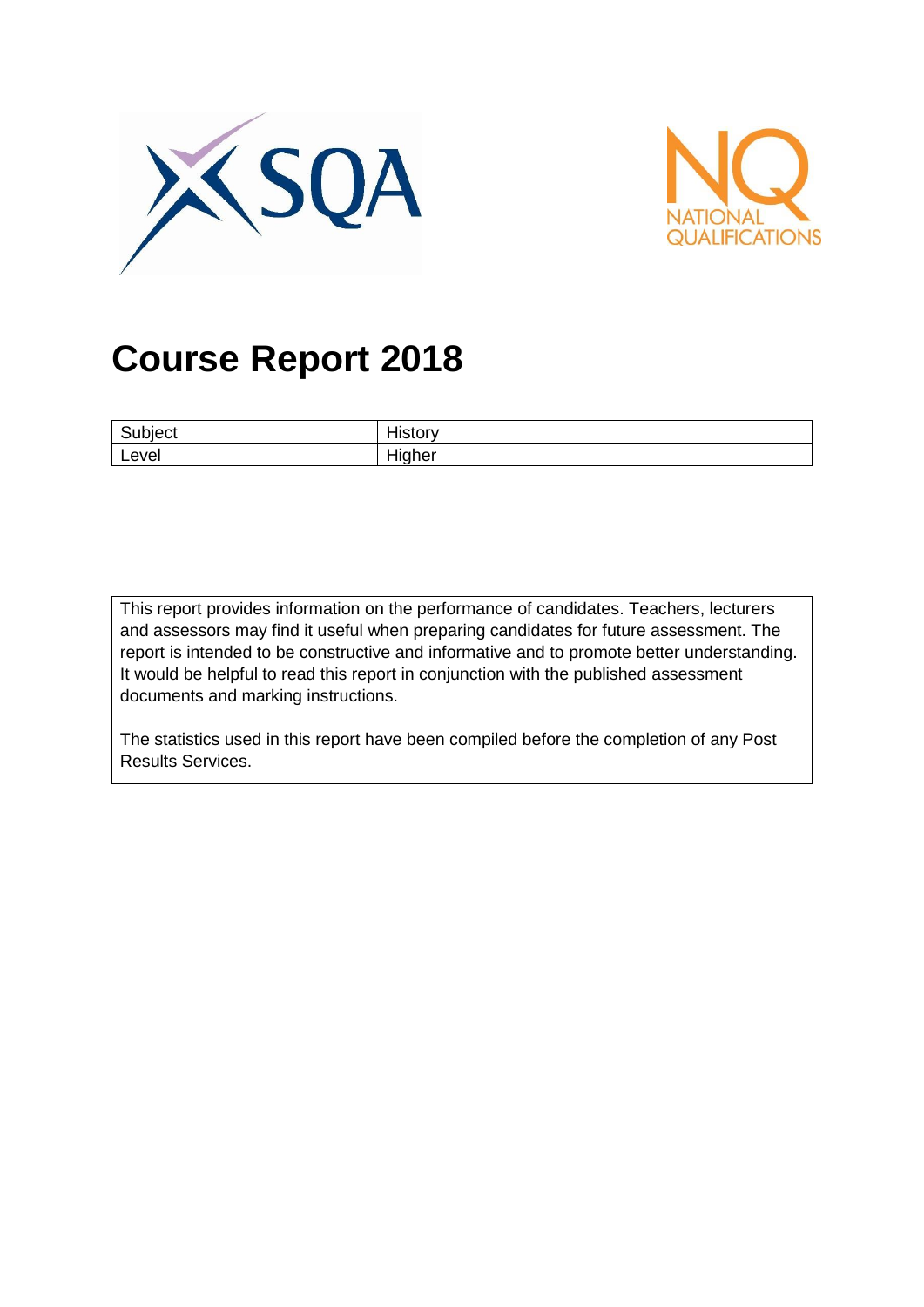# **Section 1: comments on the assessment**

### **Summary of the course assessment**

### **Component 1: question paper**

The Higher History question paper performed as expected. Feedback from centres suggests the question paper was fair and accessible. Many candidates chose to complete the essays first, although some candidates followed the order of the question paper as presented.

In the Scottish section, three of the four issues from the mandatory content were sampled: issues 2, 3 and 4. The issues and question stems were the same across each of the five parts.

In the British section and the European and World section, three of the six issues were sampled: issues 2, 3 and 4. The same issues were sampled in each part in both sections. A minor concern was raised in the Scottish section (Part E – The Impact of the Great War, 1914-1928, Issue 3 question 14). There was a limited response to the fact there was no Issue 5 or 6, in particular, in the European and World section, Part D – Germany, 1815- 1939. However, there was no real evidence to suggest this caused candidates to underperform. Overall, question paper marks were balanced by the response to the British section, Part D – Britain, 1851-1951. A significant number of candidates answered Issue 3, question 26.

#### **Component 2: assignment**

Most candidates submitted what could be considered their best work. A disproportionate number of candidates wrote their assignment on 'Women and the vote'. Some candidates did not perform well because they either did not select an issue that was appropriate, or the question stem did not provide a basis for analysis or evaluation. Most centres applied the principles established for the assignment resource sheet.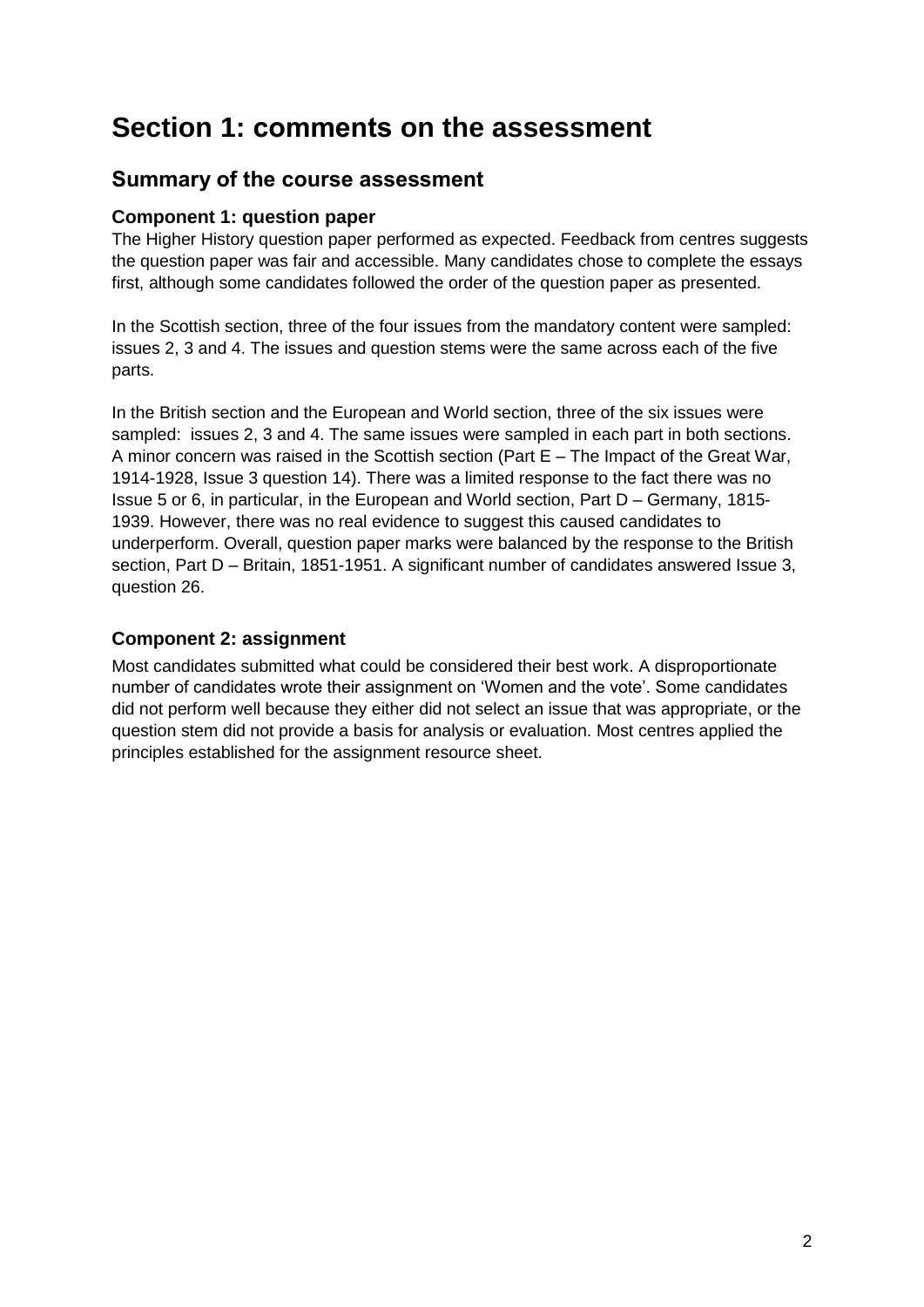# **Section 2: comments on candidate performance**

# **Areas in which candidates performed well**

### **Component 1: question paper**

In the Scottish section, most candidates applied detailed knowledge to answer the 'How fully' question. This allowed them to access a wide range of knowledge from the illustrative areas appropriate to Issue 3. Those candidates who performed well included a judgement and linked their knowledge to the question within a Scottish context. There was an increase in uptake for Part D – Migration and Empire, 1830-1939 and Part A – The Wars of Independence, 1249-1328.

In the British section, the majority of candidates answered Part D – Britain 1851-1951, Issue 3, question 26 '… votes for some women by 1918'. In most cases, candidates completed a well-structured response, demonstrating relevant knowledge and good use of analysis which addressed the issue.

In the European and World section, the majority of candidates answered Part D – Germany, 1815-1939 or Part G – USA, 1918-1968, question 49 (Issue 2). Other sections of note include: Part F – Russia, 1881-1921, question 46 (Issue 2); Part H – Appeasement and the Road to War, to 1939, question 53 (Issue 3); and Part I – The Cold War, 1945-1989. Candidates were usually consistent in both essays.

### **Component 2: assignment**

Candidates successfully followed the requirements to place the issue in its historical context (introduction), and to provide detailed and relevant knowledge with good use of analysis. Some candidates also used evaluation. The most effective candidate responses used an assessment or evaluation type question, such as 'How successful' or 'How important' or 'To what extent'. A significant number of candidates answered a question on 'Women and the vote'.

Many candidates used the resource sheet as required. The most effective use was by candidates who used it as an essay plan, for example summarising key factors, knowledge points and references (clearly noting in full the author, textbook and quote).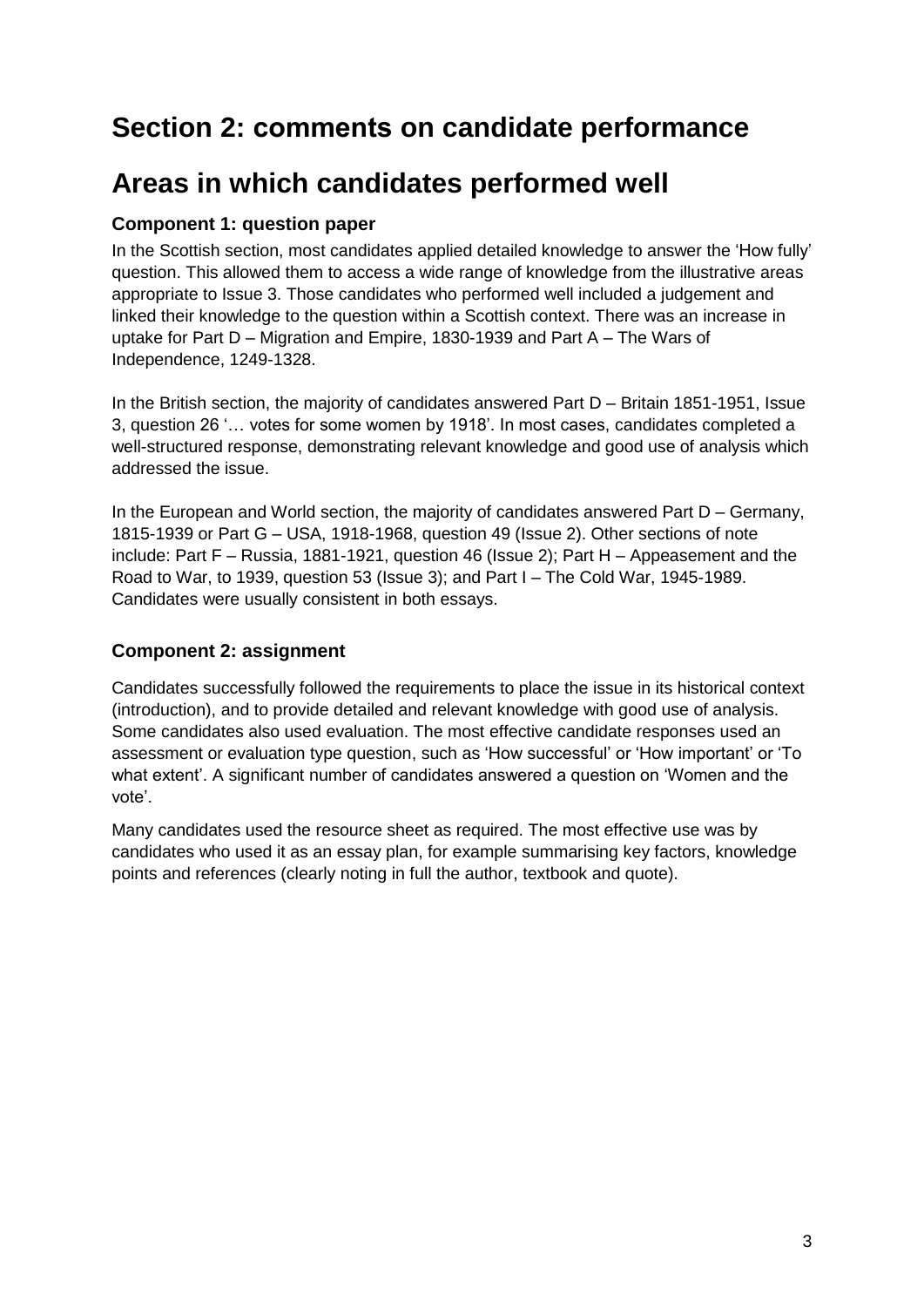### **Areas which candidates found demanding**

### **Component 1: question paper**

In the Scottish section, many candidates did not use the source comparison points in detail when responding to the first source question 'Compare the views'. Candidates should use full illustrative quotes from the sources in order to access each comparison mark. Some candidates selected two or three words as points of comparison, rather than a detailed quote.

Some candidates did not make a meaningful comment in support of the source points selected when responding to the second source question 'How fully'. Candidates should quote in full, explain the point and link their answer to the question. A few candidates chose to paraphrase, which often led to a misinterpretation of the source point. Centres should note that the use of knowledge should relate to the Scottish topic studied, and that generic statements are not usually good answers.

Many candidates gave generic responses to both the origin and purpose of the source when responding to the third source question 'Evaluate the usefulness'. Candidates should explain the source in relation to the specific question and issue, focusing on the author, type of source, purpose and timing, linked to the question, with reference to the particular Scottish topic of study.

In the British section and the European and World section, many candidates were unable to access the full range of marks. In many cases, the introduction did not have a line of argument. Candidates can use their own line of argument but they must address the question in the question paper. There is evidence of effective use of a counter-argument or limitation for developed analysis, but many candidates did not compare the factors or issues. There were some excellent isolated evaluative comments, but few allowed the candidate to build a line of argument.

In the conclusion, many candidates simply summarised. Candidates should provide a relative judgement between the different factors, outlining which factor is the most important in answering the historical issue. Listing the factors in order of importance in a conclusion is not good practice.

### **Component 2: assignment**

Some candidates had difficulty accessing the full range of marks available because they selected an inappropriate question, for example a 'Describe' question. This resulted in a significant loss of marks for analysis and evaluation. Poor use of the resource sheet was also a key issue in many cases. There were a few cases in which candidates copied paragraphs from the resource sheet to the assignment. However, the main issue is referencing. References should be short quotes, primary or secondary, with clear evidence of the provenance of the quote. There was a lot of evidence where candidates had not provided author, textbook and quote on the resource sheet.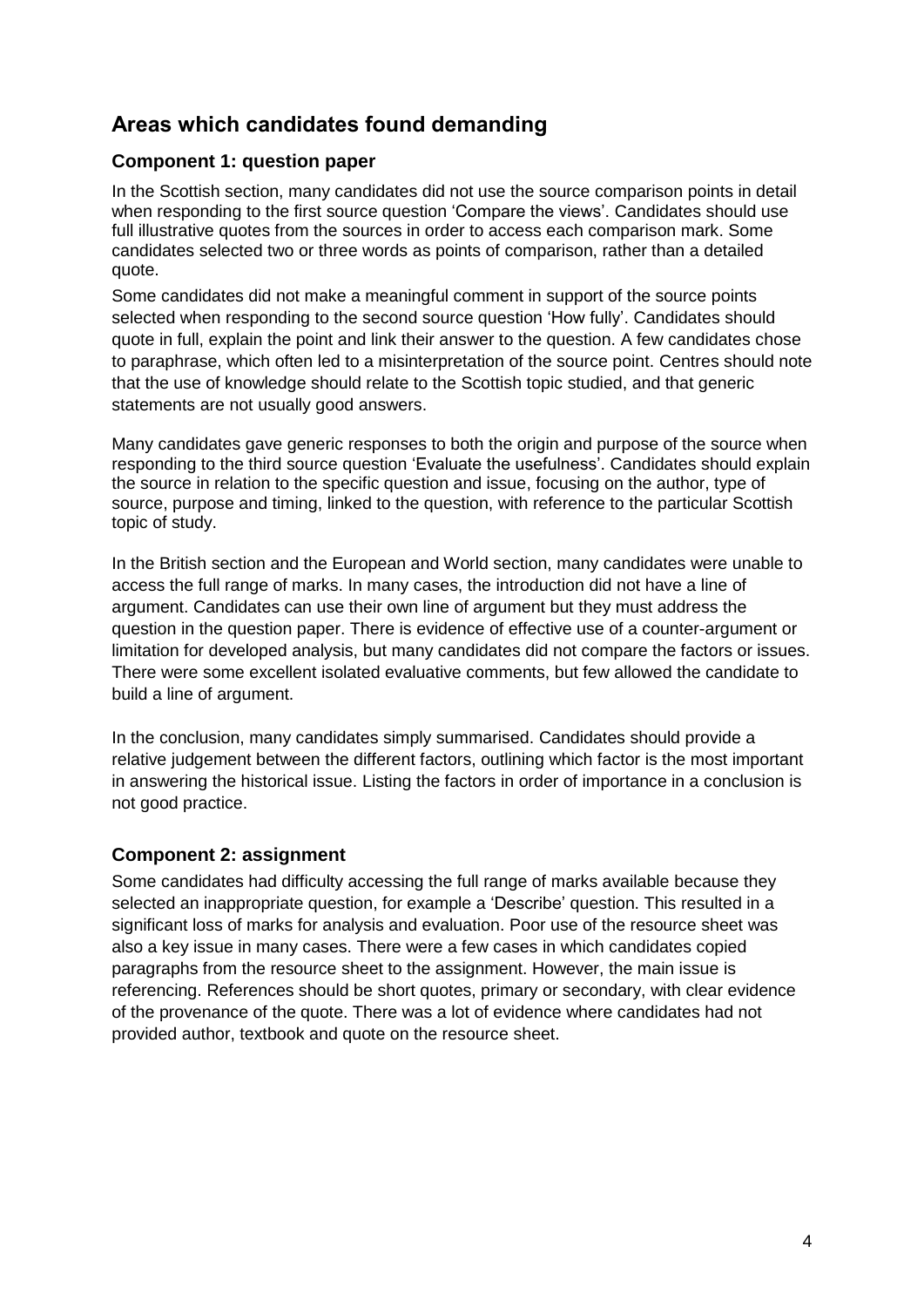# **Section 3: advice for the preparation of future candidates**

### **Components 1 and 2: question papers**

The question paper will be revised from 2018-19 to become: British, European and World history (worth 44 marks; time 1 hour and 30 minutes); Scottish history (worth 36 marks; time 1 hour and 30 minutes).

### **British, European and World history**

Teachers and lecturers should encourage candidates to read the essay questions to avoid answering the wrong question or issue. Candidates must answer the question as it appears in the question paper and not write a pre-prepared answer. Those who exemplify best practice focus on the issue in the question, not on the topic. Candidates need to be aware that a conclusion is not a summary. A relative judgement between the different factors is essential to access full marks in the conclusion.

From 2019 a change to the introduction and conclusion means they will be worth 3 marks for both sections. This is in line with the assignment introduction and conclusion. There are no other changes. Therefore, from 2019 the essays will be worth 22 marks each.

In the British, European and World history paper any three from six issues will be examined. This will remain the same across both sections. Candidates must be prepared for a minimum of four issues in both the British and European and World sections (although many centres teach all six issues).

#### **Scottish history**

The 'Compare the views' question has been replaced by a two-source comparative question which requires candidates to identify the main views of two sources. Candidates should carefully select the relevant points from the sources and explain why the selected points are important to the issue being discussed. Quotes must be linked to the question. Candidates should also introduce recalled knowledge to develop the source point and/or contextualise the content of the source. Recalled knowledge should be linked to the question. This question will be worth 10 marks from 2019.

The 'How fully' question requires a clear a judgement, for example 'Source … partly explains or explains to an extent'. The judgement can be included at any point in the answer. It is good practice to quote from the source. Candidates should support their selected source points with a detailed explanation that is clearly linked to the question. Developed knowledge should also be linked to the question. This question, previously worth 9 marks, will be worth 10 marks from 2019.

Most candidates used the content of the source correctly in the 'Evaluate the usefulness' question. Candidates should quote from the source, ensure they explain the source point fully, and link it to the question. Developed knowledge should also be linked to the question. However, purpose and origin remain a weakness for many candidates. Focus should be on the author, type of source, purpose and timing, linked directly to the particular Scottish topic of study. Generic statements are not usually good answers. Candidates should focus on the question and the Scottish issue. The question, previously worth 6 marks, will be worth 8 marks from 2019.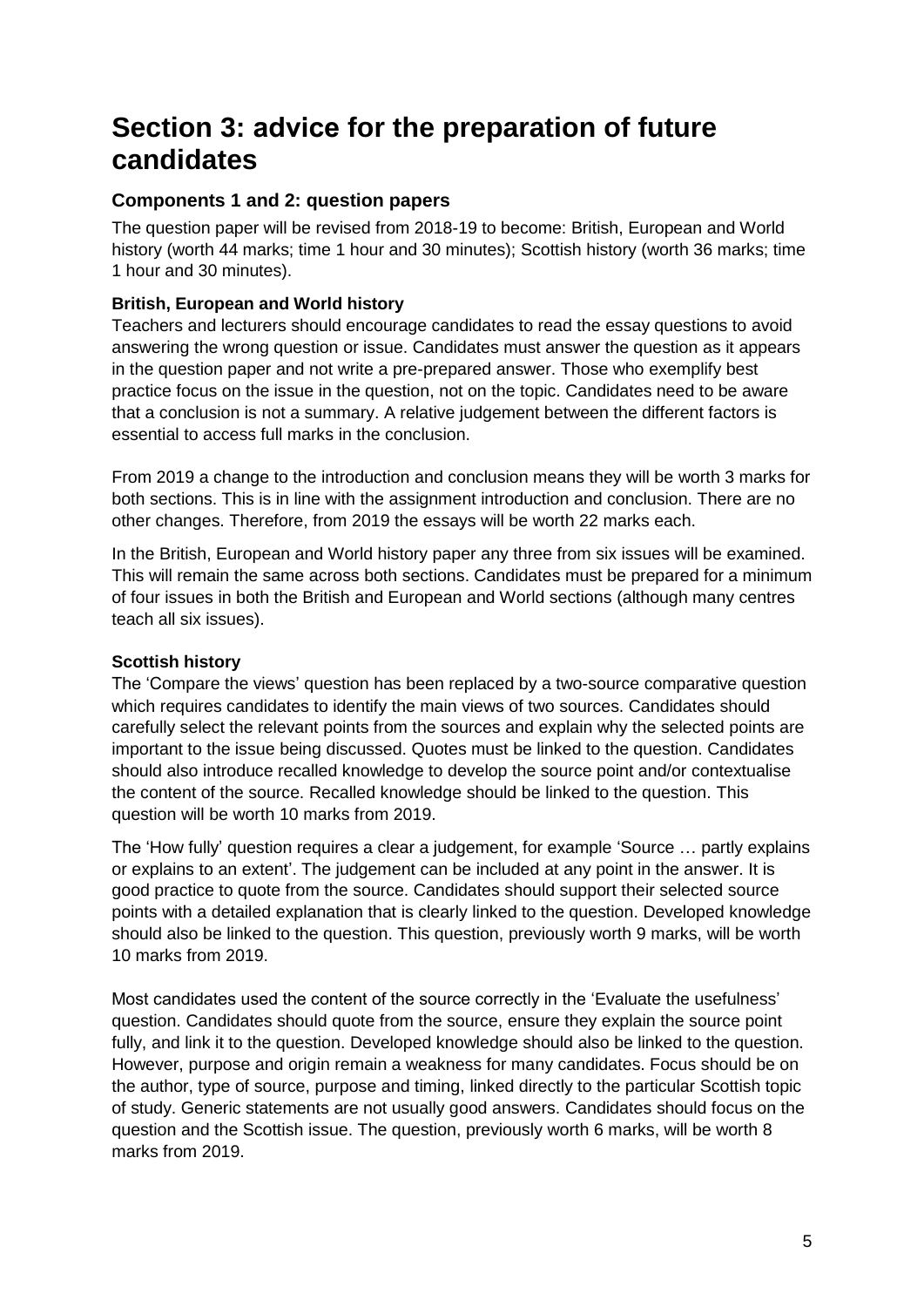'Explain' is a new question at Higher level in 2019 (the 'Explain' question is used at National 5). The 'Explain' question requires candidates to identify a key point from a historical issue and provide a relevant explanation in answer to the question. There will be no source. The question will be worth 8 marks from 2019.

Centres should note that all areas of the syllabus will be sampled from 2019. All four key issues will be examined from four questions. The question types can be asked in any order. They will remain the same across the five Scottish topics.

#### **Component 2: assignment**

The most effective candidate responses used an assessment or evaluation-type question, for example 'How successful' or 'How important' or 'To what extent'. Using these assessment or evaluation questions allows candidates to access the analysis and evaluation marks.

Most candidates chose a question from a Higher History past paper. Changing an isolated factor allows candidates from the same centre to answer different questions on the same issue. Candidates must give at least two sentences of historical context in their introduction, ensuring that the context is relevant to the question. In the conclusion, candidates should focus on the issue in answering the question. A relative judgement between the factors/issue is essential to access the 3 marks available.

Overall, candidates performed well in the assignment write-up, reflecting good support from teachers and lecturers. However, the resource sheet remains an issue, especially the use of references. References should not include factual evidence. References should support the analysis and/or evaluation.

Candidates who used the resource sheet as an essay plan followed best practice by providing a summary of the factors/issues, key knowledge points and detailed referencing, for example author – textbook – quote.

For a primary source the reference should list the author, date and quote. For a secondary source the reference should list the author's name, book title and quote. Some website references demonstrated poor practice. Good practice for website references is to list the website address (the full website address counts as one word) with the quote, showing the author/text.

The resource sheet must have no more than 250 words, and must only be one side of A4 paper or on SQA's template.

Centres should submit all relevant supporting documentation for candidates, including the completed resource sheet. The assignment must have the candidate's name and the full question being answered noted on both the flyleaf and the first page. Each page must be numbered and the flyleaf signed with the marking sheet overleaf.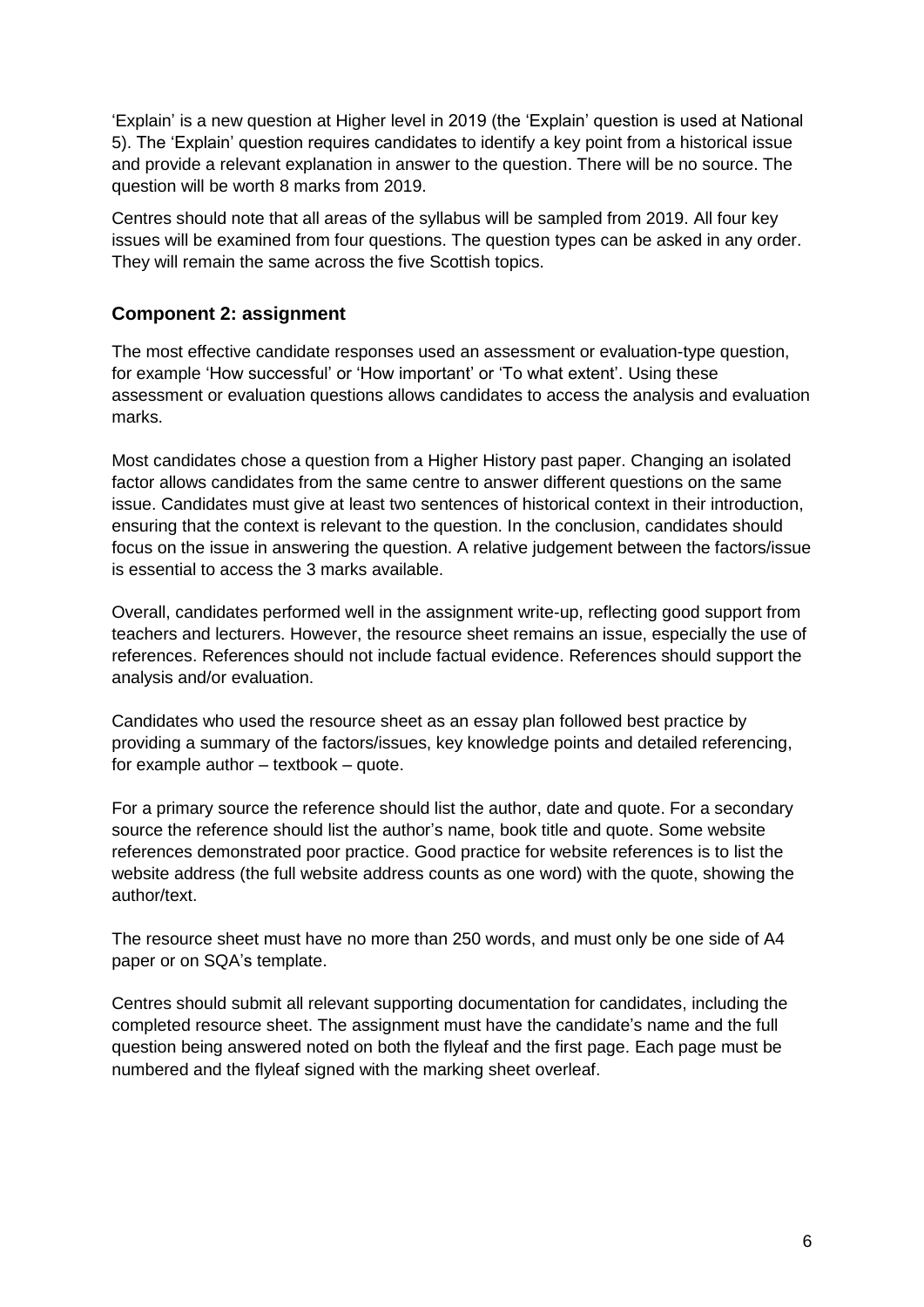Candidates are expected to use the resource sheet to generate the evidence under controlled conditions, and they **must** submit it with their evidence. The resource sheet is not assessed formally. However it is important that teachers/lecturers ensure that candidates know how to use and submit resource sheet(s) which are reviewed during the marking process.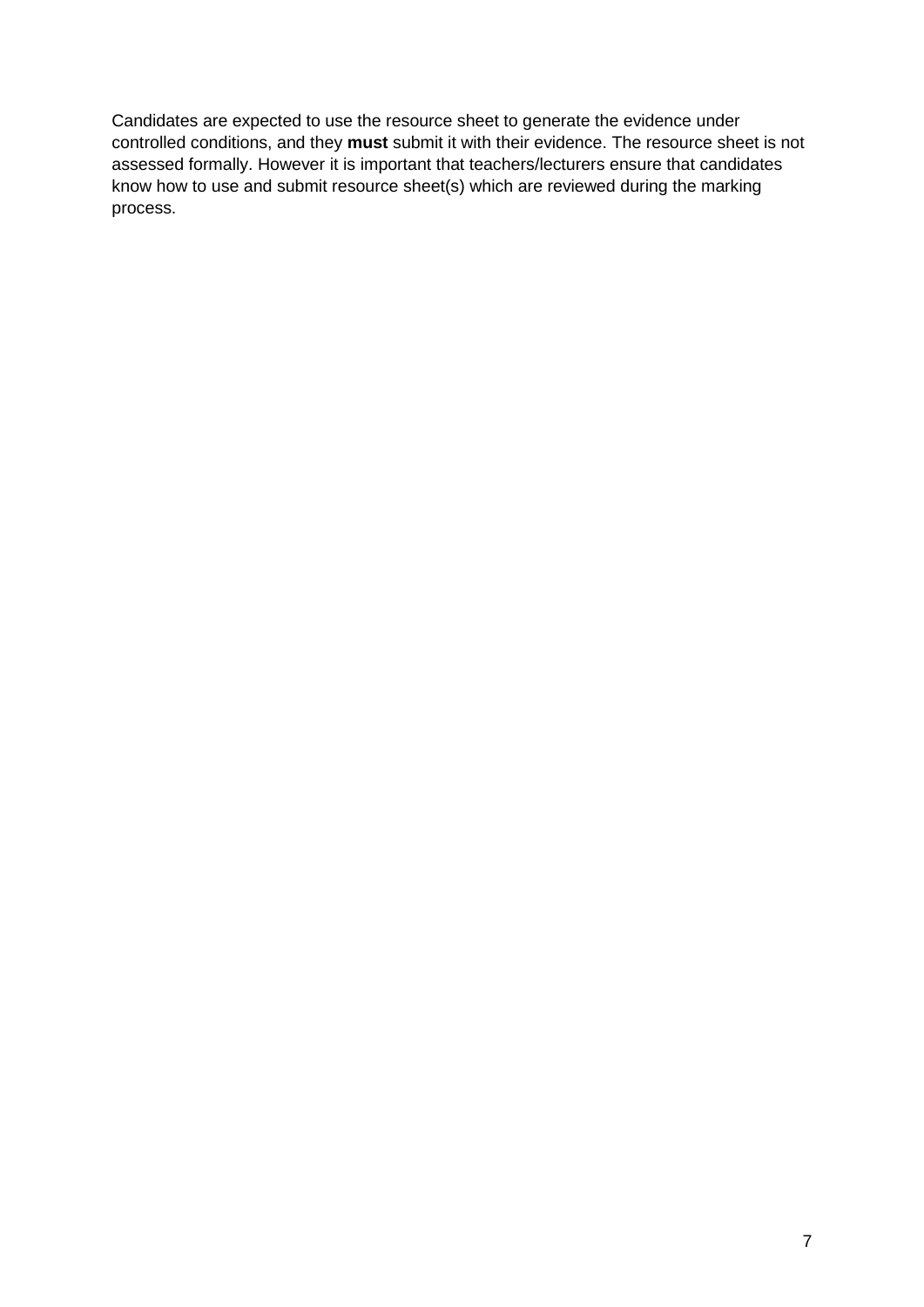# **Grade boundary and statistical information:**

### **Statistical information: update on courses**

| Number of resulted entries in 2017 | 10760 |
|------------------------------------|-------|
|                                    |       |
| Number of resulted entries in 2018 | 10296 |

### **Statistical information: performance of candidates**

### **Distribution of course awards including grade boundaries**

| Distribution of course<br>awards | Percentage | Cumulative<br>% | Number of candidates | Lowest<br>mark |
|----------------------------------|------------|-----------------|----------------------|----------------|
| Maximum mark                     |            |                 |                      |                |
| A                                | 30.9%      | 30.9%           | 3177                 | 64             |
| B                                | 29.7%      | 60.6%           | 3058                 | 55             |
| C                                | 22.1%      | 82.6%           | 2271                 | 46             |
| D                                | 7.0%       | 89.6%           | 717                  | 41             |
| No award                         | 10.4%      | ۰               | 1073                 | -              |
|                                  |            |                 |                      |                |